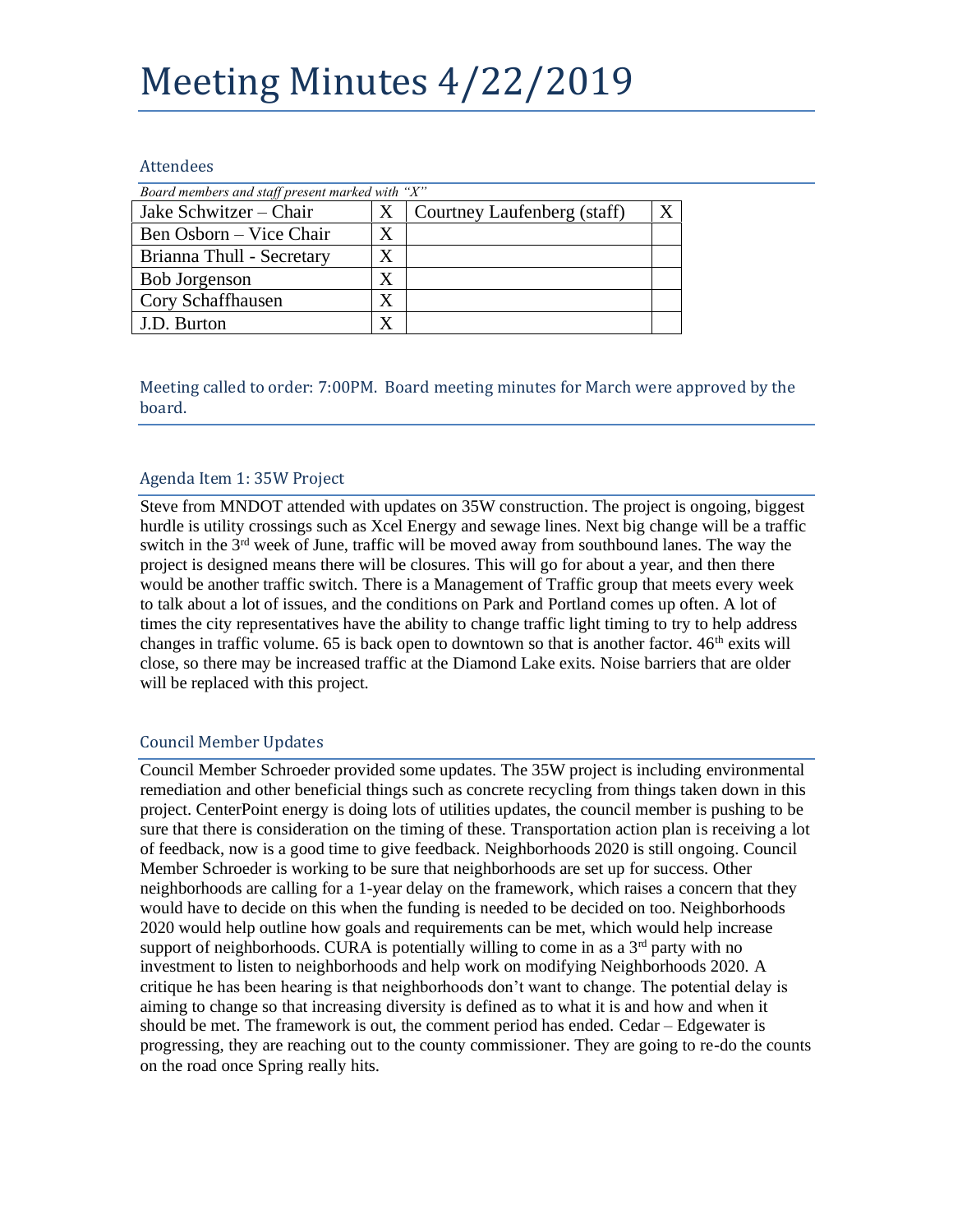# Meeting Minutes 4/22/2019

## Agenda Item 2: Communications Committee

A shirt design has been decided on, the shirts will be a blue color. Website is still getting finalized but going well. The board started on some topics for the next newsletter. Discussion was held around how to recruit new members, potential methods for outreach, etc. Nothing solid was decided, and it will be discussed further via email.

## Agenda Item 3: Upcoming Events

There are a number of events coming up that HPDL is a part of. There is a meeting on May  $6<sup>th</sup>$  at 7pm on 35W. Mapping Prejudice is going to be May 21<sup>st</sup> at Lake Nokomis Lutheran. Board members are invited to attend these meetings if at all possible. There is an all neighborhood meeting this Wednesday 4/24 from 1-4, relating to 2020 because they want to have a presence at the May  $6<sup>th</sup>$  City Council meeting. Courtney will attend this meeting to get a feel for it and will send a follow up.

## Agenda Item 4: Picnic in the Park

Food trucks have been chosen; all have agreed to come. Registration forms for businesses have gone out for sponsorship. Disc golf is lined up, and attractions are being set.

#### Triangle Park

The park board has come back saying that it needs picnic tables. This may need to be funded by HPDL, despite past discussions where it was advised that the park board had some set aside. They are fairly expensive, and the board could either build them themselves, or pay to have the park board assemble them. Courtney will look into this further and follow up.

#### Financial Review

The financial summary has been updated again to account for some changes relating to Triangle Park, the housing money is still up in the air pending a decision on how to use it.

# Committee Updates

- **Picnic in the Park:** See above notes
- **Environmental:** None
- **Frost Fest:** None
- **Triangle Park:** See above notes
- **Garage Sale:** Social Point is working, and signs will be kept at the park building this year which will help reduce administrative load. The Epilepsy Foundation will be taking donations this year.
- **Business Association:** None